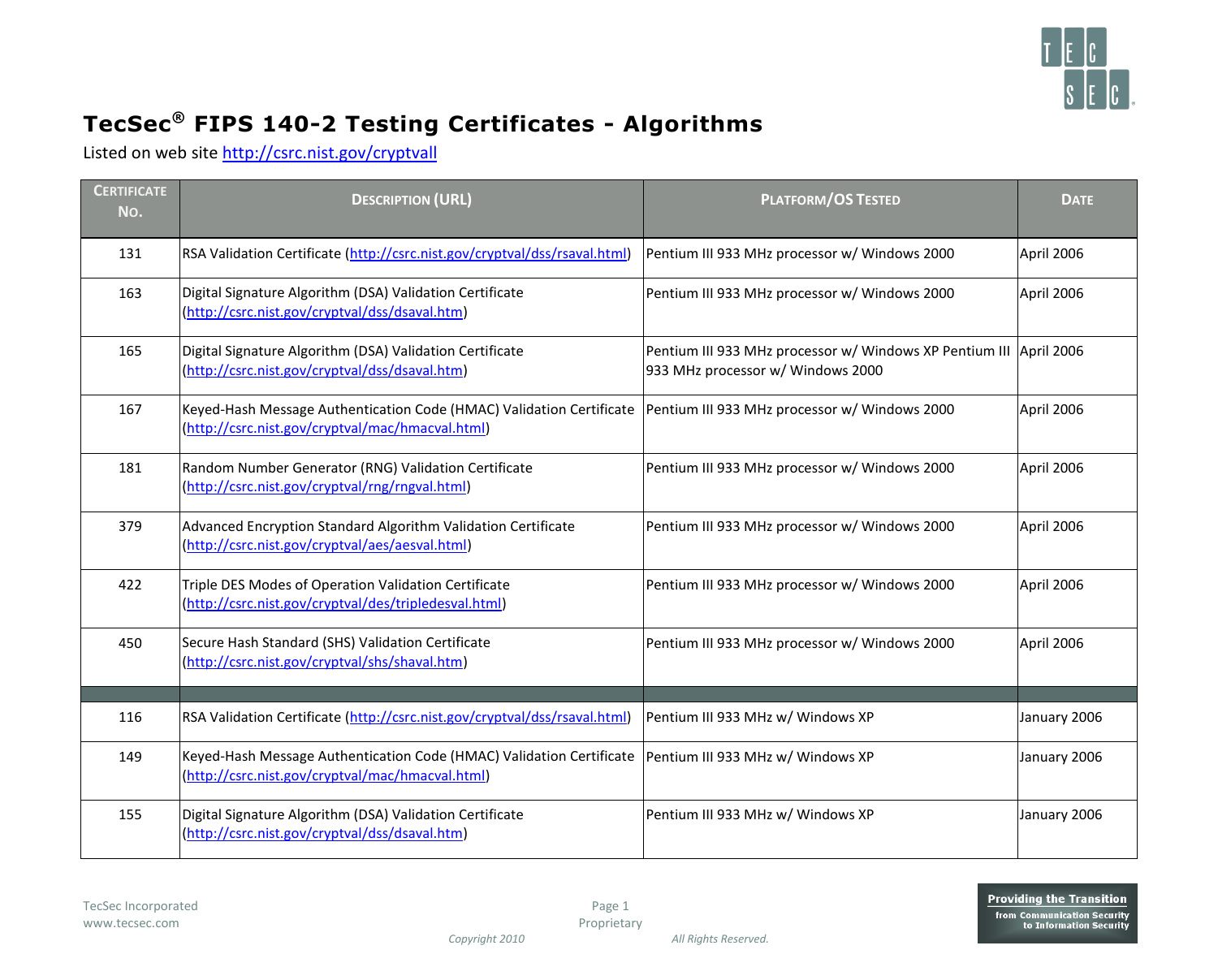

| <b>CERTIFICATE</b><br>No. | <b>DESCRIPTION (URL)</b>                                                                                         | <b>PLATFORM/OS TESTED</b>         | <b>DATE</b>  |
|---------------------------|------------------------------------------------------------------------------------------------------------------|-----------------------------------|--------------|
| 165                       | Random Number Generator (RNG) Validation Certificate<br>(http://csrc.nist.gov/cryptval/rng/rngval.html)          | Pentium III 933 MHz w/ Windows XP | January 2006 |
| 345                       | Advanced Encryption Standard Algorithm Validation Certificate<br>(http://csrc.nist.gov/cryptval/aes/aesval.html) | Pentium III 933 MHz w/ Windows XP | January 2006 |
| 407                       | Triple DES Modes of Operation Validation Certificate<br>(http://csrc.nist.gov/cryptval/des/tripledesval.html)    | Pentium III 933 MHz w/ Windows XP | January 2006 |
| 420                       | Secure Hash Standard (SHS) Validation Certificate<br>(http://csrc.nist.gov/cryptval/shs/shaval.htm)              | Pentium III 933 MHz w/ Windows XP | January 2006 |

## **TecSec® FIPS 140-2 Testing Certificates – Cryptographic Module**

| <b>CERTIFICATE</b><br>No. | <b>DESCRIPTION (URL)</b>                                                                                                                          | <b>PLATFORM/OS TESTED</b>                         | <b>DATE</b>      |
|---------------------------|---------------------------------------------------------------------------------------------------------------------------------------------------|---------------------------------------------------|------------------|
|                           | 687 FIPS 140-2 CKM Cryptographic Module by TecSec Incorporated (When operated in<br>FIPS Mode) (http://csrc.nist.gov/cryptval/140-1/1401vend.htm) | Windows 2000 and Windows XP (in single user mode) | <b>July 2006</b> |